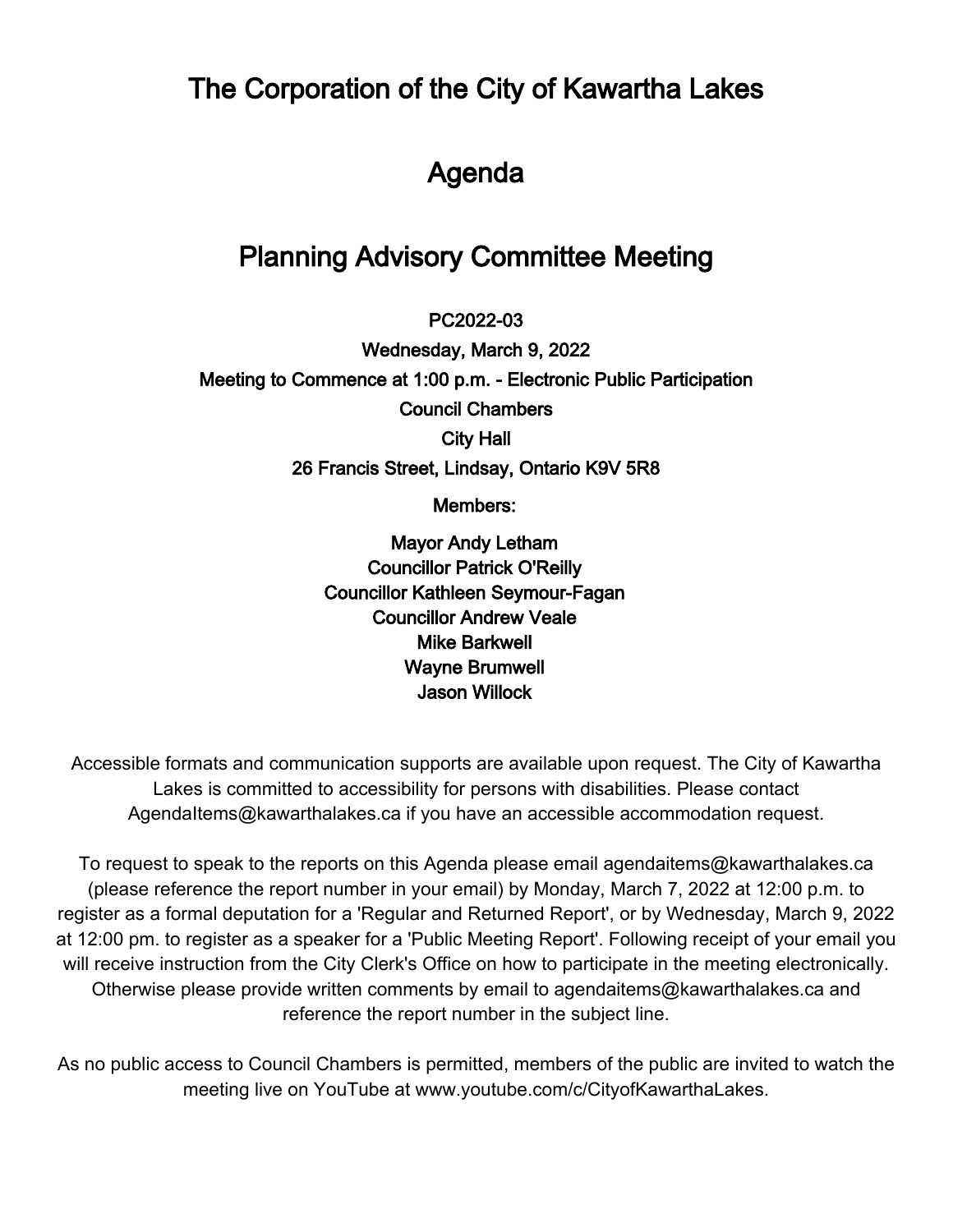#### Pages

- 1. Call to Order and Adoption of Agenda
- 2. Declarations of Pecuniary Interest
- 3. Public Meeting Reports
- 3.1. PLAN2022-001 6-18

Town of Lindsay Official Plan Amendment and Zoning By-law Amendment for 69-71 Lindsay Street South, Lindsay Jonathan Derworiz, Planner II

- 3.1.1. Public Meeting
- 3.1.2. Business Arising from the Public Meeting

That Report PLAN2022-001, Town of Lindsay Official Plan Amendment and Zoning By-law Amendment for 69-71 Lindsay Street South, Lindsay, be received for information; and

That Report PLAN2022-001, Town of Lindsay Official Plan Amendment and Zoning By-law Amendment for 69-71 Lindsay Street South, Lindsay, be referred back to staff for processing until review of the technical studies has been completed.

### 3.2. PLAN2022-013 19 - 34

## Amend the Lindsay Zoning By-law 2000-75 at 30 Logie Street, Lindsay – Women's Resources of Kawartha Lakes

Richard Holy, Director of Development Services

3.2.1. Public Meeting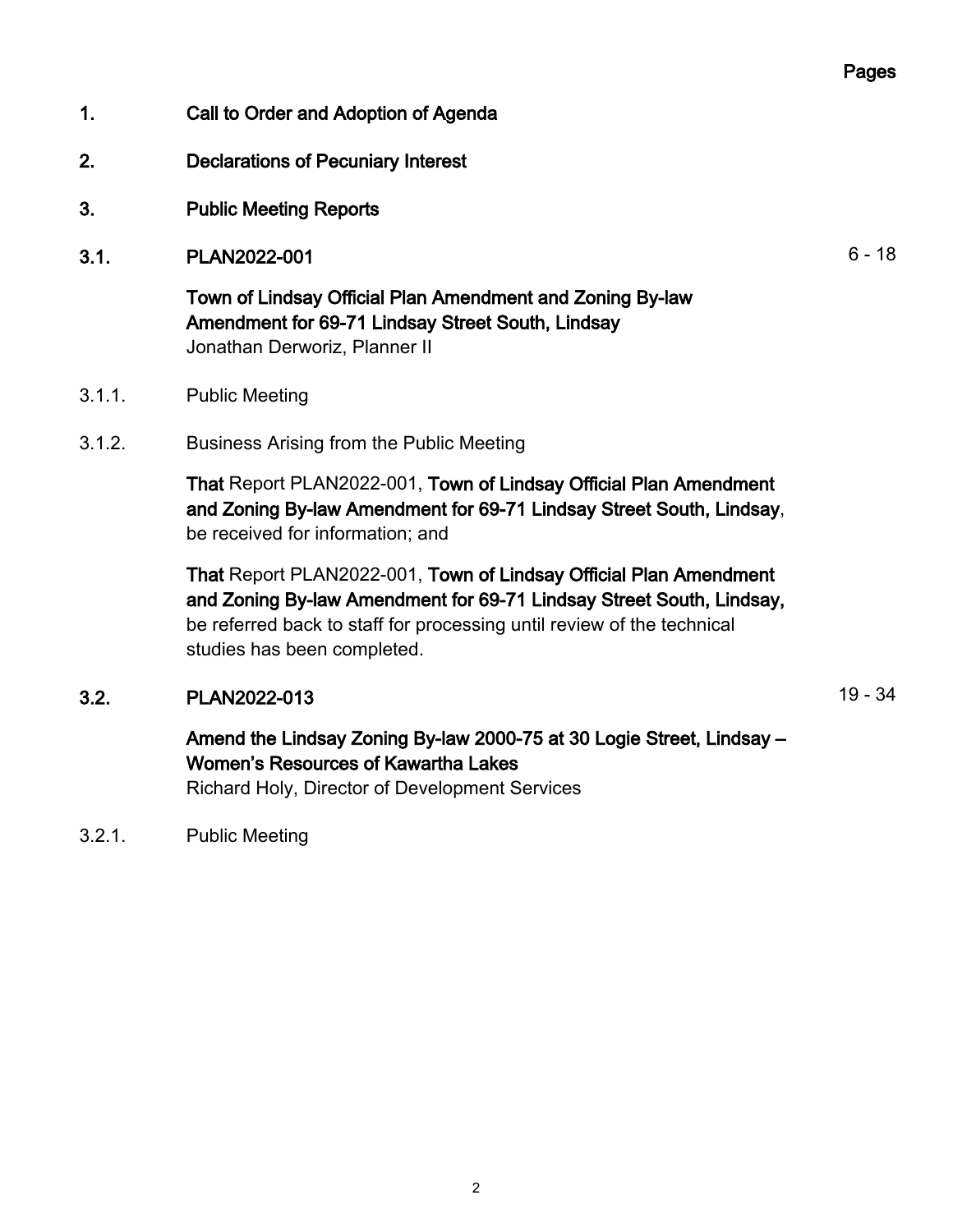3.2.2. Business Arising from the Public Meeting

That Report PLAN2022-013, Part of Park Lots 10 and 11, Plan 15P, former Town of Lindsay, Women's Resources of Kawartha Lakes – Application D06-2022-004, be received;

That provided that no substantial public concerns are raised at the public meeting, the Zoning By-law Amendment, substantially in the form attached as Appendix C to Report PLAN2022-013, be referred to Council for approval and adoption; and

That the Mayor and Clerk be authorized to execute any documents required by the approval of this application.

#### 3.3. PLAN2022-016 35 - 47

Amend the Emily By-law 1996-30 at 67 Valley Road – R.H.S. Farms Inc. Kent Stainton, Planner II

- 3.3.1. Public Meeting
- 3.3.2. Business Arising from the Public Meeting

That Report PLAN2022-016, Amend the Emily By-law 1996-30 at 67 Valley Road – R.H.S Farms Inc., be received;

That a Zoning By-law, respecting application D06-2022-001, substantially in the form attached as Appendix 'D' to Report PLAN 2022-016 be approved for adoption by Council; and

That the Mayor and Clerk be authorized to execute any documents and agreements required by the approval of this application.

#### **3.4.** PLAN2022-017 **12.48 - 62**

## Amend the Manvers Zoning By-law 87-06 at 288 Bethany Hills Road – Youngfield Farms Ltd.

David Harding, Planner II

3.4.1. Public Meeting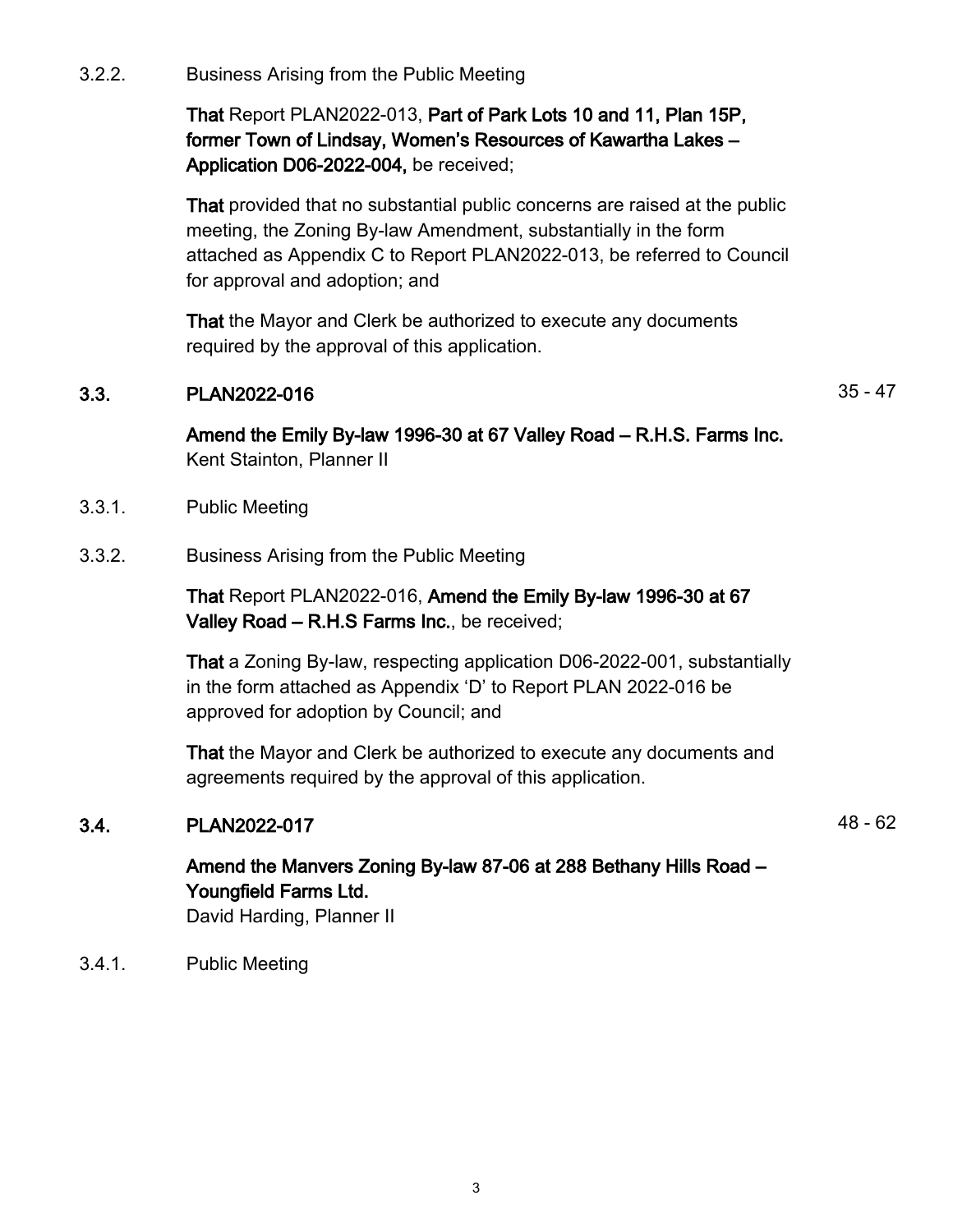3.4.2. Business Arising from the Public Meeting

That Report PLAN2022-017, Amend the Manvers Zoning By-law 87-06 at 288 Bethany Hills Road – Youngfield Farms Ltd., be received;

That a Zoning By-law, respecting application D06-2022-002, substantially in the form attached as Appendix 'D' to Report PLAN 2022-017 be approved for adoption by Council; and

That the Mayor and Clerk be authorized to execute any documents and agreements required by the approval of this application.

- 4. Deputations
- 5. Correspondence
- 6. Regular and Returned Reports
- 6.1. PLAN2022-014 63 99

Amend the Lindsay Official Plan and Zoning By-law 2000-75 together with a Draft Plan of Subdivision at 331 Logie Street, Lindsay Ian Walker, Planning Officer - Large Developments